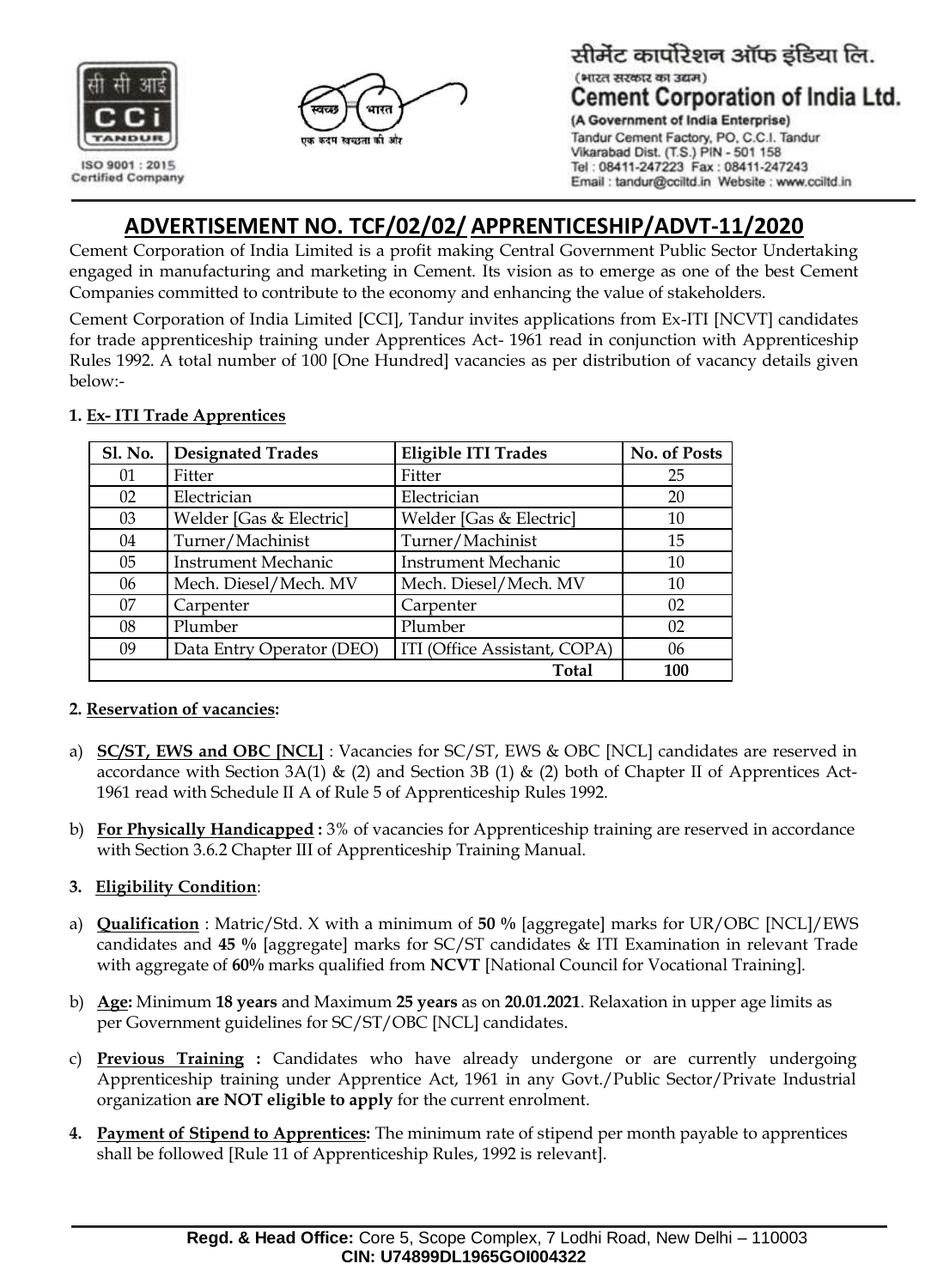



#### सीमेंट कार्पोरेशन ऑफ इंडिया लि. (भारत सरकार का उद्यम) **Cement Corporation of India Ltd.** (A Government of India Enterprise)

Tandur Cement Factory, PO, C.C.I. Tandur Vikarabad Dist. (T.S.) PIN - 501 158 Tel: 08411-247223 Fax: 08411-247243 Email : tandur@cciltd.in Website : www.cciltd.in

- **5. Selection Procedure**: Selection of the candidates will be on merit basis i.e. on the basis of marks obtained in Matric & ITI marks.
- **6. Accommodation: Selected candidates will have to make their own arrangements for accommodation during Apprenticeship period.**

### **7. Applications:**

Typed applications given full details as per the prescribed **'Format'** available in CCI website [\[www.cciltd.in \]](http://www.uraniumcorp.in/). The applications should be accompanied by Xerox copy of:

- **[a]** SSC Board certificate/Matriculation Mark Sheet and proof of date of birth
- **[b]** ITI pass Certificates and Marks Sheets
- **[c]** Caste Certificate [for SC/ST/OBC [NCL]/EWS only]
- **[d]** Medical Certificate applicable for physically handicapped only
- **[e]** Aadhaar Card & Pan Card [**Compulsory**]

**[f]** One self- addressed envelope of size 22cm x 10 cm. Dully filled in prescribed application complete in

all respect along with all required documents should be sent through **SPEED POST ONLY on or before 20.01.2021** and addressed to **The General Manager, Tandur Cement Factory, Karankote Village, Tandur Mandal, Vikarabad District, Telangana – 501158,** Applications received after due date and incomplete applications **will be rejected** and no further correspondence in this regard will be entertained.

**8. Employment:** As per Apprentices Act, 1961, **it shall NOT be obligatory for CCI to employ Apprentices on completion of training**. There are no provisions for providing direct employment in CCI on completion of apprenticeship training.

### **9. Note:**

- a) Mere fulfillment of eligibility criteria/norms does not entitle a candidate to be considered for engagement as Apprentice. Management reserves the right to reject the application without assigning any reason and to raise standard of specifications to restrict the number of candidates to be called for engagement as Apprentices. The selection process can be cancelled/suspended/restricted/enlarged/modified without assigning any reasons. The decision of the Management will be final and no appeal will be entertained.
- b) The application is liable for rejection at any stage of training process in case of suppression/furnishing of false information, without enclosing necessary documents, unsigned or incomplete application and/or application received after closing date for receipt by speed post only.
- c) Preference shall be given to candidates belonging to Vicinity Village and Employees [who are working in any unit of CCIL].
- d) Candidates holding ITI certificate can only apply. Those candidates awaiting their certificates are **NOT** eligible to apply for the above apprentice training.

# **The last date of submission of application is 20/01/2021.**

Sd/-

**HOD (P&A)**

Cement Corporation of India Limited, Tandur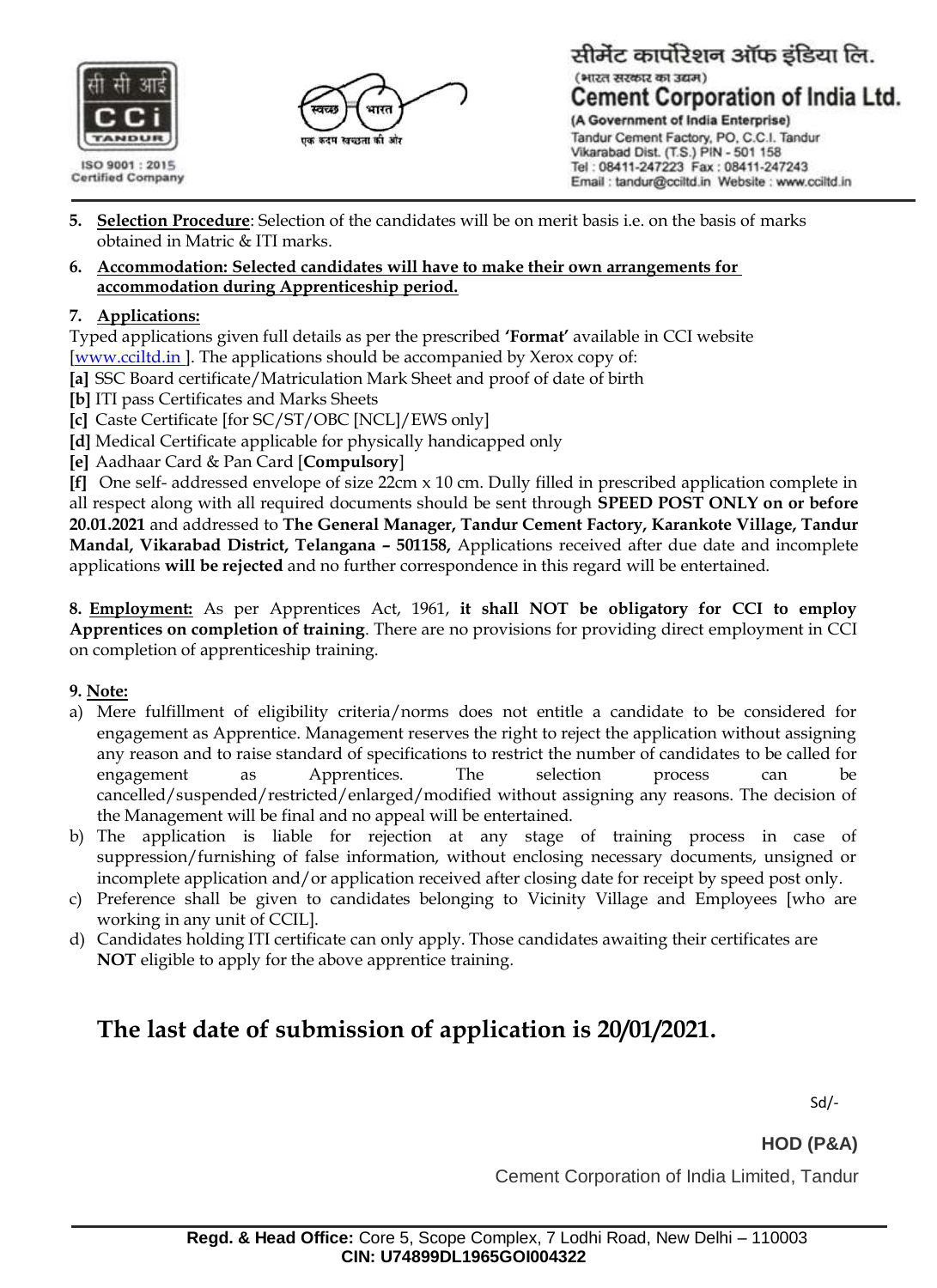

**Certified Company** 



# सीमेंट कार्पोरेशन ऑफ इंडिया लि. (भारत सरकार का उद्यम) **Cement Corporation of India Ltd.**

(A Government of India Enterprise) Tandur Cement Factory, PO, C.C.I. Tandur Vikarabad Dist. (T.S.) PIN - 501 158 Tel: 08411-247223 Fax: 08411-247243 Email : tandur@cciltd.in Website : www.cciltd.in

| <b>APPLICATION FORMAT</b>                    |                                                                       |                                  |                                                |  |  |  |  |
|----------------------------------------------|-----------------------------------------------------------------------|----------------------------------|------------------------------------------------|--|--|--|--|
|                                              | Enrollment of Designated Trade Apprentices for the year 2020-21 Batch |                                  |                                                |  |  |  |  |
|                                              | [Under Apprentices Act, 1961]                                         |                                  |                                                |  |  |  |  |
|                                              |                                                                       | [ mark $\sqrt{ }$ as necessary ] |                                                |  |  |  |  |
| a)                                           | Trade Applied for                                                     |                                  | Please paste<br>(Not pin) a<br>recent passport |  |  |  |  |
| b)                                           | Name of the Applicant<br>[as per Matric Certificate]                  |                                  | size coloured<br>photograph                    |  |  |  |  |
| C)                                           | Gender                                                                | Female<br>: Male                 |                                                |  |  |  |  |
| d) Father's Name [as per Matric Certificate] |                                                                       |                                  |                                                |  |  |  |  |
| e)                                           | Mother's Name                                                         |                                  |                                                |  |  |  |  |
| $\mathbf{f}$                                 | Date of Birth<br>[as per Matric Certificate]                          |                                  |                                                |  |  |  |  |

g) Educational/Professional Qualifications :

| <b>Examination Passed</b> | Name of the<br>Board/Institute | <b>Total</b><br><b>Marks</b> | Obtained<br><b>Marks</b> | $\%$ of<br>marks | Year of<br>Passing |
|---------------------------|--------------------------------|------------------------------|--------------------------|------------------|--------------------|
| SSC/Matriculation         |                                |                              |                          |                  |                    |
| ITI [NCVT]                |                                |                              |                          |                  |                    |

h) Name of the ITI with Affiliation No./Letter No. under NCVT : …………………………………………

i) Category (SC/ST/OBC(NCL)/EWS : ……………………………………………………. Letter No……………………Issued by …………………………….Dated ……………… j) Whether Physically Challenged :  $Yes$   $\Box$  No k) Employee : No Whether son/Relative of CCI Place of posting of father/Relative: ……………………Emp. No. of father/Relative: ….............................. l) Vicinity Village:  $Yes$  | | No Whether candidates belonging to If Yes, please provide Address proof copy

Page 1 of 2